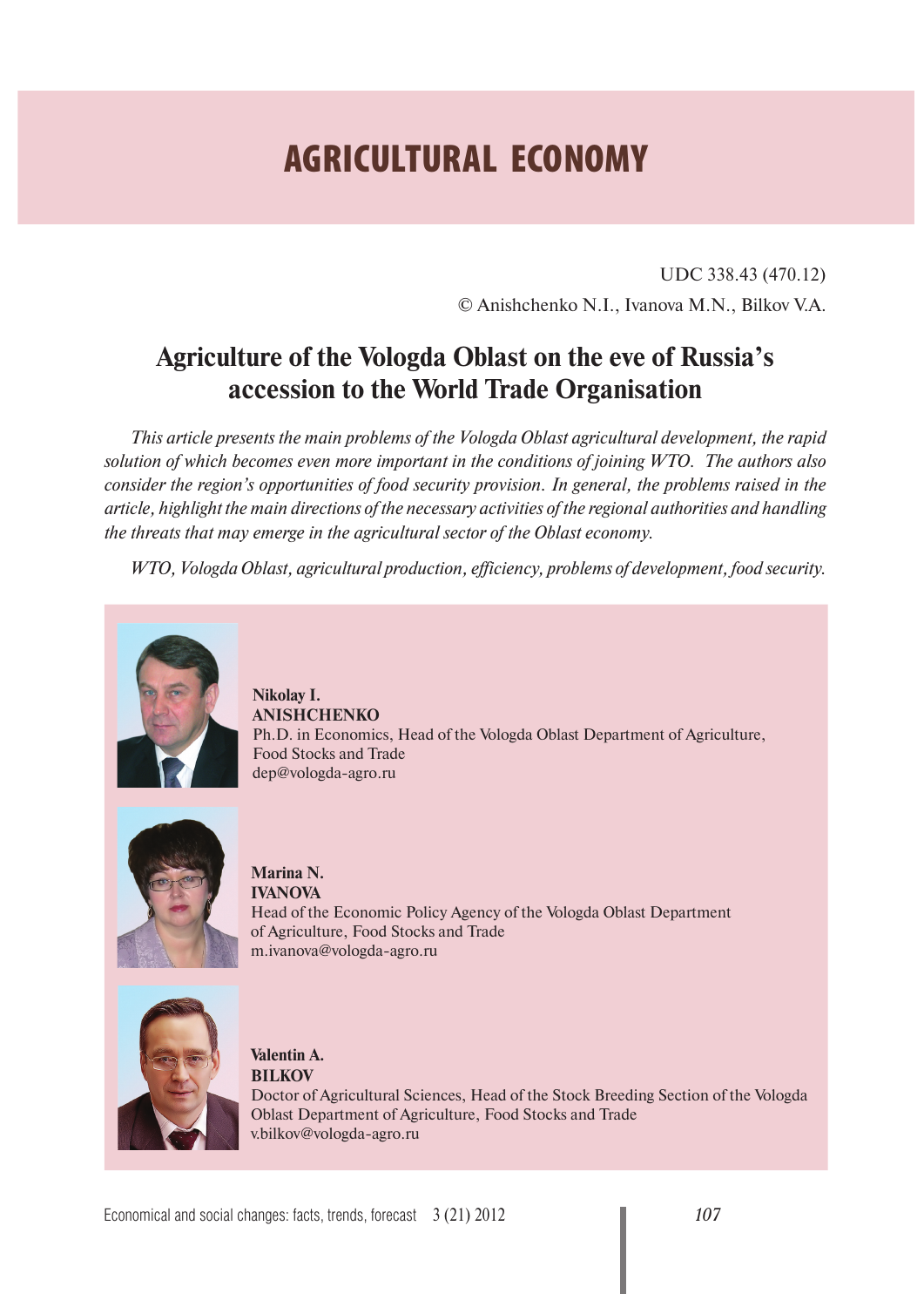The federal authorities consider Russia's joining WTO as the step of paramount importance, which will give an impetus to the modernization of the national economy. At the same time, it is acknowledged, that Russia's accession to WTO will lead to serious complications in the functioning of certain real sector branches. First of all, it concerns agriculture and the provision of the country's food security. As a matter of fact, the national economy considerably lags behind the developed countries in the issues of productivity and competitiveness.

Despite the fact that WTO norms and regulations will be introduced gradually, the fundamentally new economic and organizationallegal environment is being created for Russian agribusiness.

### **Acute issues of the Oblast's agricultural development**

Agricultural branch of the Vologda Oblast at the beginning of 2011 was represented by 480 agricultural organizations (including part-time farms of enterprises, organizations, educational institutions), 2363 peasant (farmer) enterprises, including individual entrepreneurs, and 258.9 thousand individual farms (private subsidiary plots of the population). 29% of the Oblast population live in rural areas. 7% of those employed in the region's economy work in the agricultural sector [1, 8].

Possessing 0.6% of the Russian Federation's agricultural land, the Oblast produces 0.7% of the country's gross agricultural output. According to the agricultural enterprises' production volume per capita in 2011, the Oblast ranks 3rd in milk production, 8th – in egg production, 24th – in meat production.

However, it should be emphasized, that the branch is functioning under difficult economic conditions determined by the lack of financial resources of agricultural goods producers, obsolete agricultural material and technical base, unfavorable price ratio between agricultural and industrial products, as well as other adverse factors, many of which have been formed in the process of transition to a market economy [5]. As a result, the Oblast's agricultural potential is used not to the fullest extent.

Low efficiency of agricultural land usage is the major problem. For 20 years of market reforms 106 thousand hectares of cropland have been excluded from agricultural usage, and the share of ploughland used for cultivation of crops has decreased from 95.7% to 60% *(tab. 1)*.

*The process of soil fertility reduction is taking place.* One of the factors, hampering the development of crop growing, is the unsatisfactory physiochemical state of soils (overacidity and hyperhydration, negative balance of nutrients and humus, etc.), which can be improved by implementing a set of special measures, but the actions, undertaken in this direction, are extremely limited *(tab. 2)*.

During the years of reforms, the input of organic fertilizers decreased 8.3-fold, mineral fertilizers – 7.5-fold, and calculated per 1 hectare of crops – 4-fold and 3.5-fold respectively; liming of acidic soils has been practically abandoned (areas of liming have decreased 125-fold). Due to the lack of funding, the melioration systems, created earlier, are now deteriorating.

Table 1. Dynamics of agricultural land area in all types of farms, at the end of the year, thousand hectares

| Indicators                                  | 1990 | 1995 | 2000 | 2005 | 2010 | 2011 | 2011 in %<br>to 1990 |
|---------------------------------------------|------|------|------|------|------|------|----------------------|
| Agricultural land, total, thousand hectares | 1369 | 1335 | 1189 | 1141 | 1096 | 1089 | 79.5                 |
| Including cropland                          | 851  | 847  | 792  | 764  | 748  | 745  | 87.5                 |
| Including ploughland under crop             | 815  | 757  | 686  | 542  | 478  | 446  | 54.7                 |
| Share of ploughland under crop, %           | 95.7 | 89.4 | 86.6 | 70.9 | 63.9 | 60   | $-35.7$ p.p.         |
| Natural hayfields and pastures              | 468  | 469  | 357  | 326  | 295  | 291  | 62.2                 |
| Other                                       | 50   | 19   | 40   | 51   | 53   | 52   | 104.0                |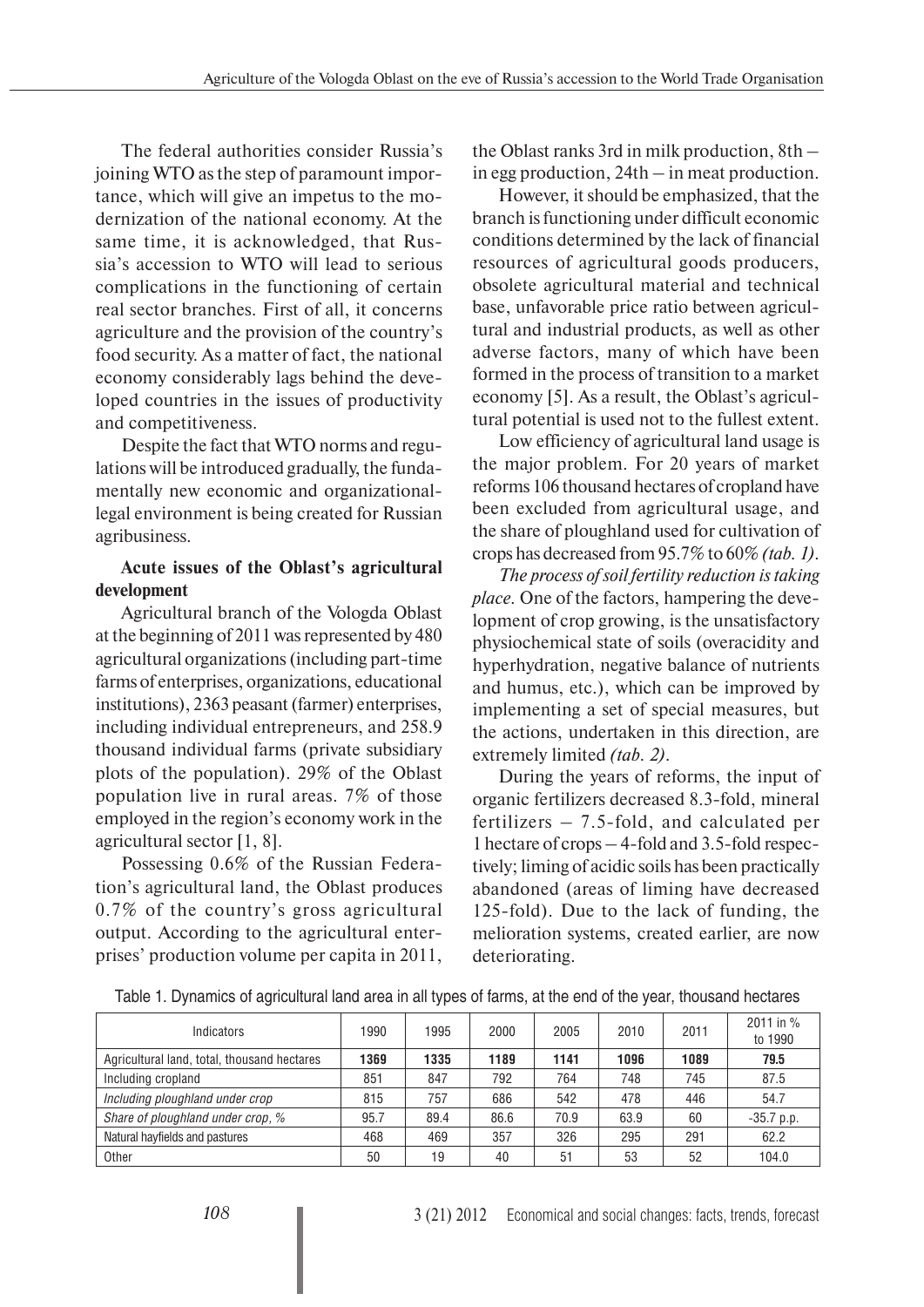| Indicators                                                     |                           |      |      | Year |      |      | 1990 to 2011, |  |  |  |  |
|----------------------------------------------------------------|---------------------------|------|------|------|------|------|---------------|--|--|--|--|
|                                                                | 1990                      | 1995 | 2000 | 2005 | 2010 | 2011 | fold          |  |  |  |  |
|                                                                | Organic fertilizers input |      |      |      |      |      |               |  |  |  |  |
| Total, thousand tons                                           | 7770                      | 3695 | 1653 | 1249 | 922  | 936  | 8.3           |  |  |  |  |
| Per 1 hectare of crops.                                        | 10.1                      | 5.5  | 2.6  | 2.5  | 2.3  | 2.5  | 4.0           |  |  |  |  |
| Mineral fertilizers input (as calculated to 100% of nutrients) |                           |      |      |      |      |      |               |  |  |  |  |
| Total, thousand tons                                           | 118.4                     | 22.5 | 26.3 | 14.7 | 13.7 | 15.8 | 7.5           |  |  |  |  |
| Per 1 hectare of crops, kg of<br>active substance              | 144                       | 32   | 42   | 28.5 | 34.0 | 41.5 | 3.5           |  |  |  |  |
| Liming of acid soils                                           |                           |      |      |      |      |      |               |  |  |  |  |
| Total, thousand hectares                                       | $108.0*$                  | 8.8  | 4.7  | 2.2  | 1.4  | 0.8  | 135           |  |  |  |  |
| $*$ In average for the period of 1986 – 1990.                  |                           |      |      |      |      |      |               |  |  |  |  |

Table 2. The volume of works aimed at increasing soil fertility of the Vologda Oblast agricultural land

Table 3. Dynamics of investments in the fixed capital of the Vologda Oblast agroindustrial complex in 2000 – 2011, mln. rubles (in actual prices)

| Indicators                                          |       |       |        | Year   |        |        |        |                    |
|-----------------------------------------------------|-------|-------|--------|--------|--------|--------|--------|--------------------|
|                                                     | 2000  | 2001  | 2002   | 2005   | 2008   | 2010   | 2011   | 2011 to 2000, fold |
| Investments in the agroindustrial<br>complex, total | 745.8 | 973   | 1024.6 | 2406.4 | 3196.6 | 2845.0 | 3029.0 | 4.1                |
| Including agriculture                               | 435.2 | 593.4 | 775.8  | 1075.6 | 2242.9 | 1765.5 | 2153.5 | 4.9                |
| Share of agriculture, %                             | 58.4  | 61.0  | 75.7   | 44.7   | 70.2   | 62.1   | 71.1   |                    |

*The problem of capital assets renewal and provision of equipment.* The investments in the fixed capital of agriculture in  $2010 - 2011$  grew to a lesser extent than in other sectors of the Oblast's agroindustrial complex.

Dynamics of investments, as shown in *table 3*, is presented in current prices of each year, and in the comparable estimation the growth of investments is not detected.

The volume of investments in the fixed capital of agriculture significantly lags behind the requirements, necessary for the restoration of the deteriorating funds (first of all, agricultural machinery) and their quality renovation *(tab. 4).*

Due to the high costs of the machinery and equipment, the level of agricultural enterprises' technical equipping is decreasing, which leads to the untimely and low-quality seasonal field works, non-observance of technologies and, ultimately, low productivity of agricultural crops.

*The problem of human resources availability.*  Despite the fact that in rural areas there is a considerable number of unemployed ablebodied population, agricultural enterprises experience the shortage of qualified personnel of all categories – from managers to workers *(tab. 5)*.

As of the beginning of 2012, only 54% of household managers had a higher education, and 13% of them did not even have a specialized education. From 3793 actually working professionals 2395 persons (63%) do not have a higher education, 453 persons (12%) are of the retirement age. The greatest shortage of the leading specialists is registered among agronomists, economists and zootechnicians.

The shortage of qualified specialists in the Oblast's agricultural sector, current as well as anticipated in the mid-term perspective, is determined by a rather tough intersectoral competition and the sector's low competitiveness in the labour market (wages in agriculture in 2011 equaled 69% of the average Oblast level). In this respect, the state should implement the system of cardinal measures aimed at the provision of social guarantees and benefits to the graduates of universities, technical schools and other educational establishments [4, 8].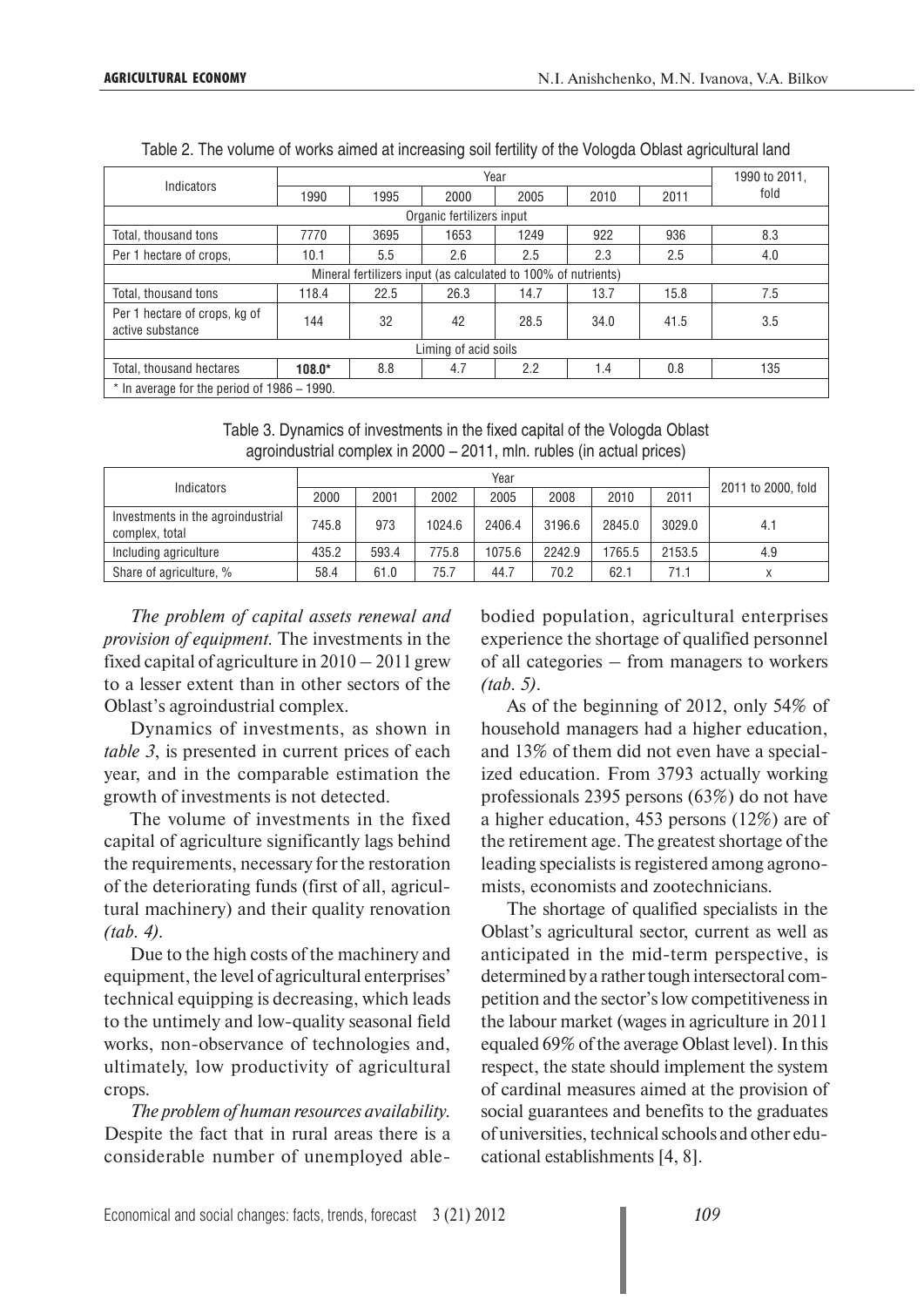| Types of machinery          |       |      |      |      | Year |      |      |      | 2011 in % to 2000 |
|-----------------------------|-------|------|------|------|------|------|------|------|-------------------|
| and equipment               | 2000  | 2001 | 2002 | 2005 | 2008 | 2009 | 2010 | 2011 |                   |
| <b>Tractors</b>             | 10417 | 9686 | 9218 | 6722 | 5055 | 4699 | 4397 | 3907 | 37.5              |
| Seeders                     | 1527  | 1315 | 1246 | 1083 | 788  | 731  | 690  | 549  | 36.0              |
| Combine harvester threshers | 1458  | 1361 | 1321 | 937  | 698  | 655  | 579  | 554  | 38.0              |
| Flax harvesters             | 307   | 246  | 218  | 109  | 74   | 76   | 64   | 60   | 19.5              |
| Forage harvesters           | 886   | 906  | 892  | 729  | 539  | 539  | 496  | 436  | 49.2              |
| Pickup balers               | 108   | 1061 | 1023 | 775  | 568  | 526  | 516  | 462  | 41.7              |

Table 4. The availability of technical means in the Vologda Oblast agricultural organizations, units at the end of the year

Table 5. The need, availability and shortage of managerial personnel and specialists in the Vologda Oblast agricultural organizations as of January 1, 2012

| Position                                     | Staff requirement,<br>persons | Availability,<br>persons | Shortage,<br>persons | Staffing level, % |
|----------------------------------------------|-------------------------------|--------------------------|----------------------|-------------------|
| Managerial personnel and specialists, total  | 4636                          | 4345                     | 291                  | 93.7              |
| Including:                                   |                               |                          |                      |                   |
| - directors of an organisation               | 247                           | 245                      | $\overline{2}$       | 99.2              |
| - main specialists, total                    | 993                           | 887                      | 106                  | 89.3              |
| Among them: agronomists                      | 134                           | 105                      | 29                   | 78.4              |
| Zootechnicians                               | 169                           | 154                      | 15                   | 91.1              |
| Veterinarians                                | 125                           | 111                      | 14                   | 88.8              |
| Engineers                                    | 159                           | 147                      | 12                   | 92.5              |
| Economists                                   | 114                           | 93                       | 21                   | 81.6              |
| Accountants                                  | 226                           | 220                      | 6                    | 97.3              |
| <b>Others</b>                                | 66                            | 57                       | 9                    | 82.6              |
| - specialists of all fields (excluding main) | 2109                          | 1984                     | 125                  | 94.1              |
| - middle managers                            | 750                           | 726                      | 24                   | 96.8              |
| - personnel management employees             | 95                            | 91                       | 4                    | 95.8              |
| - others                                     | 442                           | 412                      | 30                   | 93.2              |

*The problem of high production costs in agricultural enterprises.* The production and sales costs in the Oblast's agricultural enterprises per unit of production, due to a number of objective and subjective reasons, are significantly higher than the selling prices, which results in unprofitability and low cost-effectiveness of agricultural production *(tab. 6)*.

This is mainly caused by the yearly increasing disparity of prices for production resources and agricultural products.

Due to the unfavorable market price ratio of agricultural production and material-technical resources used in this sector, agricultural enterprises have to attract credits and loans in increasing amounts.

This results in the growing debt of enterprises. For example, accounts payable for the period from 2000 have increased 2.9-fold (from 1636.5 million rubles to 4728.0 million rubles at the end of 2011), indebtedness under short-term credits and loans – 59-fold (from 86.3 million rubles to 5088.3 million rubles, respectively), long-term liabilities on credits and loans of industrial enterprises – 17.9-fold (from 381.2 million rubles to 6812.3 million rubles, respectively).

By the end of 2011, the Oblast's agricultural enterprises, that submitted the financial accounts to the Department, have received the revenue from the realization of products, works and services in the amount of 15.4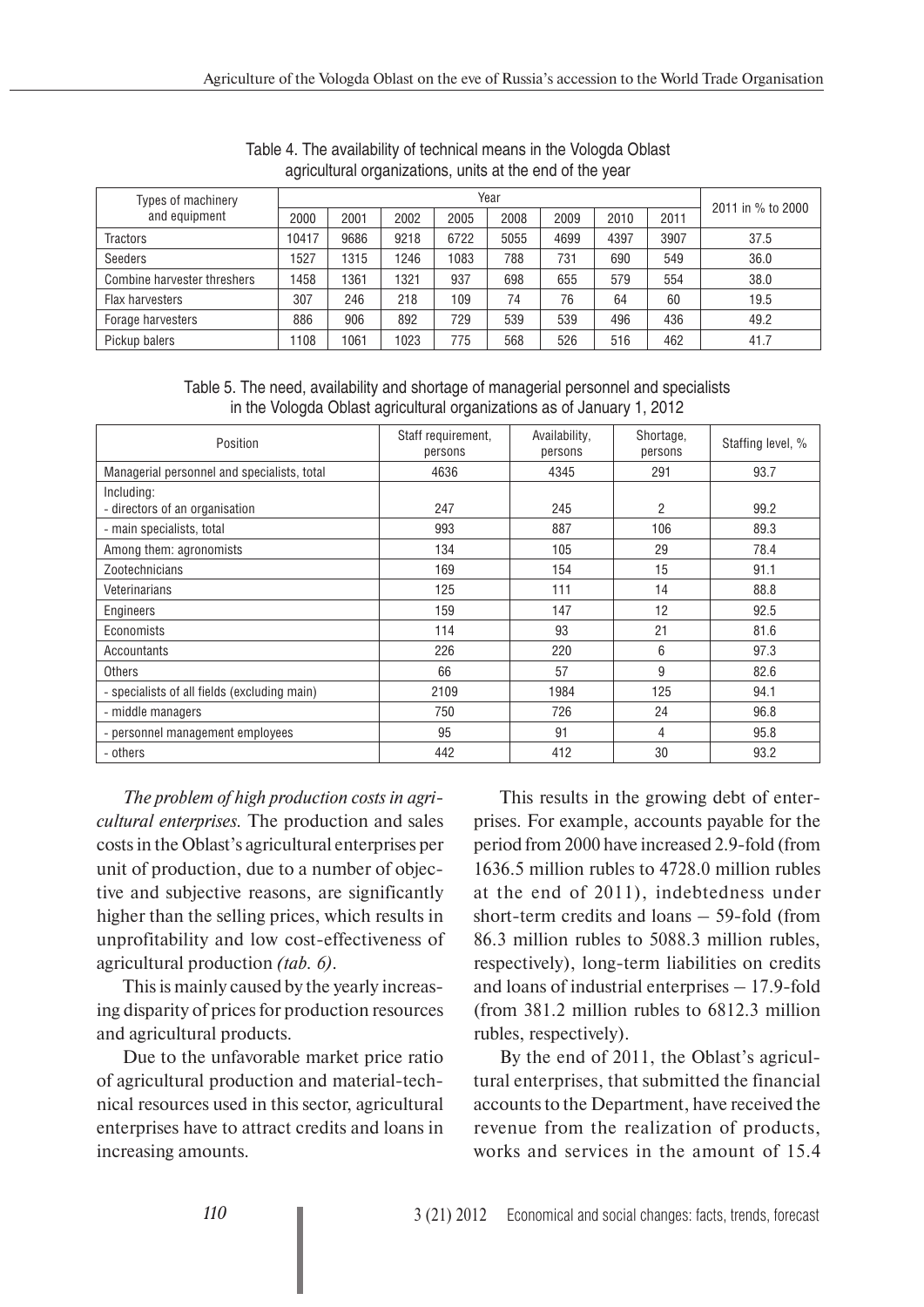|                      | . .                                   |               |                                              |                                                          |                 |               |                                                    |                                                            |
|----------------------|---------------------------------------|---------------|----------------------------------------------|----------------------------------------------------------|-----------------|---------------|----------------------------------------------------|------------------------------------------------------------|
|                      |                                       |               | 2010                                         |                                                          |                 | 2011          |                                                    |                                                            |
| Type of production   | (manufacturing)<br>cost<br>Production | Selling price | cost ratio<br>Selling price to<br>production | వ్<br>subsidies)<br>profitability<br>(without<br>Selling | Production cost | Selling price | cost ratio<br>٩ŧ<br>price<br>production<br>Selling | ్ల<br>subsidies)<br>profitability<br>(without :<br>Selling |
| Grain                | 7141                                  | 5142          | $-1999$                                      | $-4.9$                                                   | 6475            | 6355          | $-120$                                             | 4.8                                                        |
| Potato               | 5062                                  | 8908          | $+3846$                                      | 51.1                                                     | 4209            | 12103         | +7894                                              | 97.8                                                       |
| Milk                 | 11507                                 | 14979         | $+3472$                                      | 21.5                                                     | 12891           | 16988         | $+4097$                                            | 20.1                                                       |
| Cattle meat          | 105827                                | 56132         | $-49695$                                     | $-32.5$                                                  | 120357          | 65695         | $-54662$                                           | $-29.6$                                                    |
| Pork meat            | 64905                                 | 68959         | $+4054$                                      | 13.0                                                     | 77571           | 69742         | $-7829$                                            | $-8.1$                                                     |
| Poultry              | 42466                                 | 57861         | +15395                                       | 18.2                                                     | 49593           | 70572         | +20979                                             | 4.8                                                        |
| Eggs, rub./1000 pcs. | 2060                                  | 2309          | $+249$                                       | 20.6                                                     | 2072            | 2308          | $+236$                                             | 21.1                                                       |

Table 6. The ratio of production costs and selling prices for the main types of agricultural products in the Vologda Oblast, rubles/t

| Table 7. Dynamics of the quality of raw milk, sold by the Vologda Oblast enterprises |  |  |  |
|--------------------------------------------------------------------------------------|--|--|--|

|                                          |       |       |       | Years |       |       | $2011 + -$ |
|------------------------------------------|-------|-------|-------|-------|-------|-------|------------|
| Indicators                               | 2000  | 2005  | 2006  | 2009  | 2010  | 2011  | to 2000    |
| Total amount of milk sold, thousand tons | 282.6 | 360.7 | 382.4 | 403.0 | 392.3 | 410.3 | $+127.7$   |
| Including:                               |       |       |       |       |       |       |            |
| highest grade and $1st$ grade, %         | 84.6  | 95.3  | 93.8  | 88.8  | 94.6  | 95.3  | $+10.7$    |
| $2nd$ grade, %                           | 14.4  | 4.5   | 5.8   | 10.7  | 5.2   | 4.6   | $-9.8$     |

billion rubles (117% to the level of 2010); pre-tax profit equaled 0.65 billion rubles (83.8%), including at the expense of subsidies charged to the profit  $-1.06$  billion rubles; cost-effectiveness +4.5% including the subsidies and  $-2.8\%$  excluding the subsidies. Thus, without the state support, the sector remains unprofitable [7, 9].

*The problem of the manufactured and sold products quality.* The quality of the products significantly affects their selling price. However, so far the sold products quality remains unstable *(tab. 7)*.

Russia's accession to WTO requires improving the quality of sold products. This will largely depend on its competitiveness in the food market and, consequently, the prospects of the agricultural organizations [2].

*The problem of the agricultural enterprises insolvency.* The total share of insolvent enterprises of the 3rd group (insolvent, requiring non-market measures to improve their financial

and economic status), the 4th group (insolvent and unable to manage the assets) and the 5th group (bankrupt enterprises, without commodity production) in the total Oblast indicators equals: by the number of enterprises – 39.9%, by the number of employees – 39.6%, by the ploughland area  $-43.2\%$ , by the cost of basic production assets – 41.1% *(tab. 8)*.

Thus, almost 40% of the Oblast's farms are insolvent, requiring a certain form of state support. Given the conditions under which the agricultural enterprises function if Russia joins WTO, the additional measures aimed at reducing the number of unprofitable and insolvent enterprises should be determined and implemented [4, 5].

*The problem of agricultural development in the Oblast's peripheral areas.* As a result of the action of market mechanisms, given the imperfection of the state regulation measures, the territorial differentiation in the Oblast's agricultural development has increased sharply.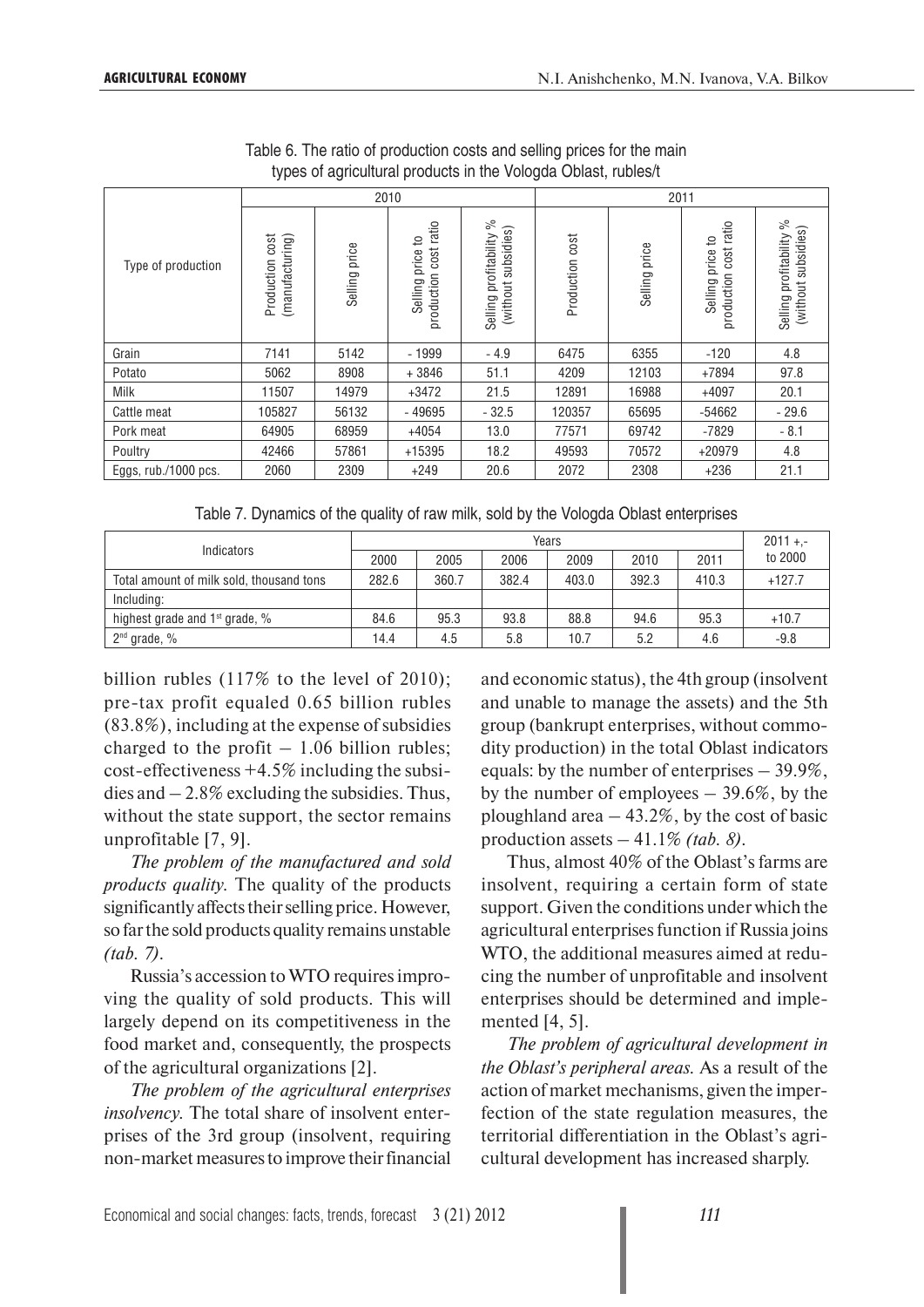|                                                |                        |           | Including insolvent enterprises |            |                               | Share of enterprises                                           |
|------------------------------------------------|------------------------|-----------|---------------------------------|------------|-------------------------------|----------------------------------------------------------------|
| Indicators                                     | Total in the<br>Oblast | III group | IV group                        | V<br>group | III, IV, V<br>groups in total | of the III, IV, V groups<br>in overall Oblast<br>indicators, % |
| Number of enterprises                          | 258                    | 40        | 53                              | 10         | 103                           | 39.9                                                           |
| Number of employees,<br>thousand persons       | 22.3                   | 4.5       | 4.3                             | 0.03       | 8.83                          | 39.6                                                           |
| Ploughland area, thousand<br>hectares          | 437                    | 91.9      | 91.7                            | 5.3        | 188.9                         | 43.2                                                           |
| Cost of main production<br>assets, mln. rubles | 18967                  | 4376.6    | 3416.2                          | 0.7        | 7793.5                        | 41.1                                                           |

Table 8. The number of Oblast's insolvent agricultural enterprises and their provision with basic resources as of January 1, 2011

| Table 9. Indicators of territorial differentiation in the development |
|-----------------------------------------------------------------------|
| of the Vologda Oblast agriculture in 1990 and 2010                    |

|                                                                                | Share of districts in the oblast indicators, % |      |                              |      |                                                 |      |                                                                         |      |
|--------------------------------------------------------------------------------|------------------------------------------------|------|------------------------------|------|-------------------------------------------------|------|-------------------------------------------------------------------------|------|
| <b>Districts</b>                                                               | Area<br>of agricultural land                   |      | Value of gross<br>production |      | Pretax profit<br>of agricultural<br>enterprises |      | Subsidies allocated<br>to the revenues<br>of agricultural organizations |      |
|                                                                                | 1990                                           | 2010 | 1990                         | 2010 | 1990                                            | 2010 | 1990                                                                    | 2010 |
| Suburban districts:<br>Vologodsky, Gryazovetsky,<br>Cherepovetsky, Sheksninsky | 28                                             | 29   | 50                           | 62   | 46                                              | 77   | X                                                                       | 65   |
| The rest 22 oblast districts                                                   | 72                                             | 71   | 50                           | 38   | 54                                              | 23   | X                                                                       | 35   |
| In the oblast on the whole                                                     | 100                                            | 100  | 100                          | 100  | 100                                             | 100  | X                                                                       | 100  |

In 1990 the agriculture of four suburban districts (Vologda, Gryazovets, Cherepovets and Sheksna) produced 50% of the gross output and received 46% of profit, and in 2010 these indicators reached 62 and 77%, respectively, taking into account profitable farms. In 2010 the agricultural enterprises of these four districts received from the budgets of all levels 65% of the subsidies charged to profit *(tab. 9)*.

In turn, the remaining 22 districts, with 65% of the rural population, account for only 38 % of the agricultural output and receive 35% of the state support.

22 peripheral areas account for only 39% of milk and 12% of meat and poultry, sold by the Oblast's agricultural organizations.

The agriculture in the half of these regions experiences the process of uncontrolled transition to the extensive way of development and the gradual elimination of some of its branches. The economic activity is connected exclusively with dairy livestock breeding in 18 districts of the oblast. At the same time, in 11 districts

the cow density equals less than 10 head per 100 hectares of agricultural land, and in the Babushkinsky, Vytegorsky and Kaduysky districts there are not more than 3 dairy cows per one agricultural worker.

While in the suburban areas investments in fixed capital are growing, advanced technologies are being implemented, large-scale investment projects are being realized, incentives for further agricultural development are being created, the most part of the rest of the oblast's territory experiences the deterioration of agricultural commodity production, that is the rural population employment basis and income source, this state of events will provoke the aggravation of the crisis situation.

The agricultural production volumes decrease in peripheral areas leads to the growth of fixed costs per unit of production, underutilization of processing enterprises' available capacity, unprofitability and cessation of production activity of some of them and, ultimately, to undesirable social consequences.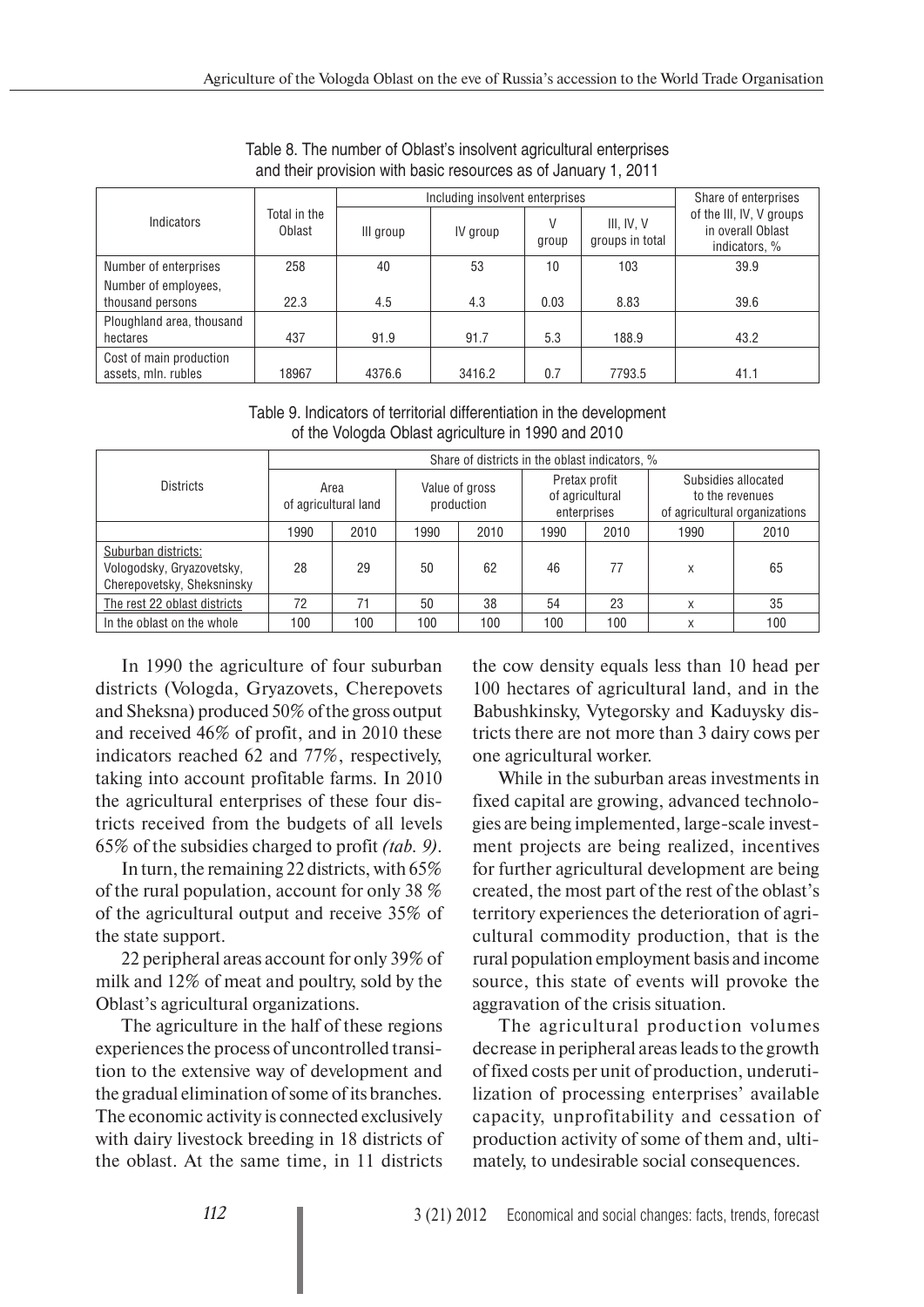#### **Food security issues**

Food security is ensured, if:

– foodstuffs are available on the market in the amounts, sufficient for providing the population with the recommended consumption rates;

– population's real incomes allow consuming foodstuffs in recommended rates;

proper quality of foodstuffs presented on the market is ensured [6].

*Table 10* presents the data on production and consumption of basic food products per capita for the oblast. It can be seen, that for a number of products consumption lags behind the standards [1, 6, 8].

In solving the food security problems of the oblast's inhabitants, a special role belongs to meat and dairy industry as the vital sphere of the agro-industrial complex. According to the Vologdastat (regional authority of the Russian Federal State Statistics Service) these branches provide 62% of the oblast's volume of commodity production of foodstuffs.

Annually, the oblast's population consumes:

• 148 thousand tons of whole-milk products (in milk equivalent), 91% of which are produced in the Vologda oblast;

◆ 4.6 thousand tons of butter, 54% of which are produced in the Vologda oblast (import of butter from other regions equals 46% due to the influence of the price factor);

◆ 4.3 million of standard cans, 88% of which are Vologda products;

 $\bullet$  5.2 thousand tons of cheese, 17% of which are produced in the Vologda oblast (import of these products equals 83% due

to the absence of necessary capacities for their production).

The oblast's meat market peculiarity lies in the fact that its main volume (90% are the sausage products and semi-finished products) consists of the finished foodstuffs of local production. At the same time, 56% of the imported raw meat is used for sausage and semi-finished foodstuffs production.

As for the other food products, the oblast population's actual provision with internal resources (taking into account the export) equals: 64% for eggs and egg products, 98% for potato, 46% for vegetables and melons, 10% for fruits and berries, 14% for food grain, 71% for flour, 70% for bread and bakery products, 13% for fish and fish products.

One of the most important products, which are not produced in sufficient amounts in the oblast, is food grain, used for flour production. The import of this type of product is  $95 - 100\%$ . In addition, the oblast imports fodder grain – up to 70% of the required amount.

The delivery contracts for the foodstuffs, not produced in the oblast, like sugar, salt, cereals, vegetable oil, are concluded directly by the economic entities of wholesale trade. They also determine the price and assortment policies.

In the period of economic crisis they were recommended to retain the two-month supply of these goods. The Department, in turn, carries out the monitoring of commodity stocks of foodstuffs with long-term storage period, imported into the oblast, as on the first day of each month.

Table 10. Production and consumption of basic food products per capita in the Vologda Oblast in 2010, kg

| Products                    | Production | Consumption | Rational norm | Consumption,<br>in % to the norm |
|-----------------------------|------------|-------------|---------------|----------------------------------|
| Milk and milk products      | 368        | 237         | $320 - 340$   |                                  |
| Meat and meat products      |            | 66          | $70 - 75$     | 91                               |
| Eggs and egg products, pcs. | 488        | 318         | 260           | 199                              |
| Potato                      | 144        | 86          | $95 - 100$    | 89                               |
| Vegetables                  | 44         | 96          | $120 - 140$   | 74                               |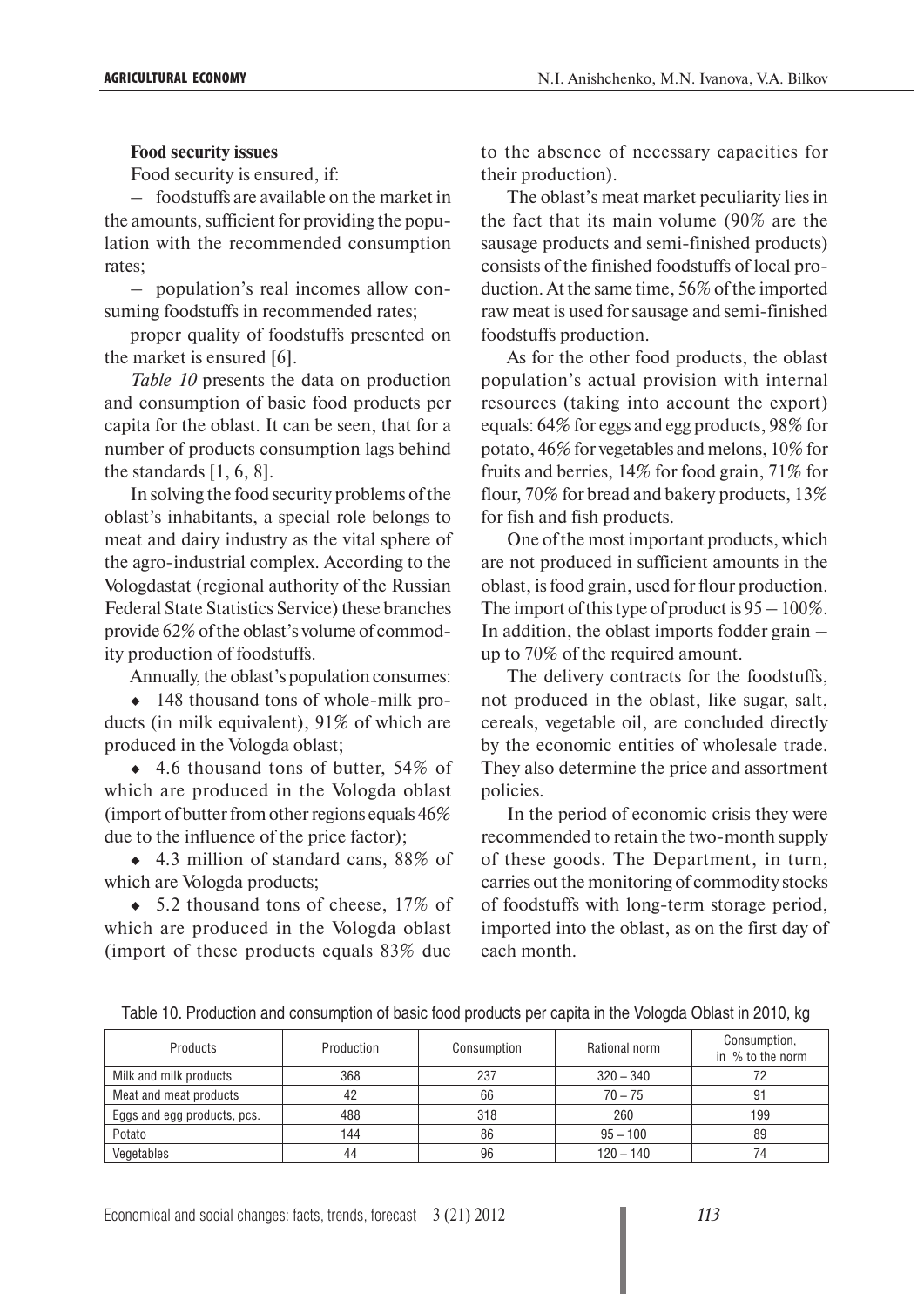According to the information of the Department of International, Interregional Ties and Tourism, the Vologda Oblast has bilateral agreements with 33 different subjects of the Russian Federation, it also signed an agreement with the Republic of Belarus. In cooperation with each RF subject the joint measures for these agreements implementation are being developed, that envisage the cooperation in the agro-industrial complex and the supply of food products to the regional markets.

Organizing agricultural fairs is considered very important in the provision of the oblast population with basic foodstuffs at affordable prices. Thus, in 2010, 89 agricultural fairs were organized and their total trade turnover amounted to 156 million rubles.

In 2011, 83 agricultural fairs with a total turnover of 126.5 million rubles were held in 20 municipalities. The average number of trade outlets was 60. According to the oblast local self-governing bodies, the average prices at fairs are 12% lower in comparison with the prices at fixed shop retailing.

Certain importance in the formation of the permanent distribution of agricultural products belongs to agricultural retail markets. This segment of the consumers market is extremely important for organizing the channel of direct (bypassing the wholesale link) supplies of agricultural products to the consumers.

At present, 27 markets are included into the retail markets register. As of January 1, 2012 the total number of market stalls at them was 2598, out of which 37.3% (969 places) were unoccupied. 6 markets out of 27 are retail agriculture markets, 3 of which were opened in 2011 (in the Ust-Kubinsky, Kichmengsko-Gorodetsky and Syamzhensky municipal districts). In 2012 two more agricultural retail markets (in the Kharovsky and Mezhdurechensky districts) are planned to be opened.

In the present-day conditions, among the acute issues is the provision of the remote rural settlements with socially important foodstuffs

that is solved by organizing the itinerant trade.

The Oblast Department of Agriculture, Food Stocks and Trade takes the following measures to solve the above stated problems that the agro-industrial complex faces:

The most acute problem of the Vologda Oblast agriculture (which will become even more urgent when Russia joins WTO) is the significant debt load of agricultural producers. Even now the subsidies allocated to a region for the purpose of compensating the part of expenses to pay interest on loans constitute the main part of state support from the federal budget.

On the whole, in Russia the amount of loan debt in agriculture (data of the RF Ministry of Agriculture) exceeds 1 trillion 500 billion rubles, as for the Vologda Oblast, the agricultural enterprises' total loan debt by the end of 2011 exceeded 11.9 billion rubles, which equals almost 77% of the annual gross revenue. About 8% of the revenue is spent annually on interest payments on loans and credits (that is  $1.1 - 1.2$ ) billion rubles per year are withdrawn from circulation, and are compensated from the budget partly and after the costs are effected).

In order to increase the domestic agroindustrial complex competitiveness in the conditions of Russia's accession to WTO, the proposals to the Chairman of the Government of the Russian Federation (letter No. 01-33/388 dated March 3, 2012) were sent concerning the revision of the mechanisms of allocating subsidies for payment of interest on loans and credits.

If the federal budget compensated directly to the credit institutions the shortfall in their revenues from the loans and credits granted to agricultural enterprises (similarly to car loans – the RF Government Resolution No. 244 dated March 19, 2009), the agricultural producers would significantly reduce their expenditures for loan servicing and would be able to direct their financial resources to other purposes (wages, taxes, settlements with creditors).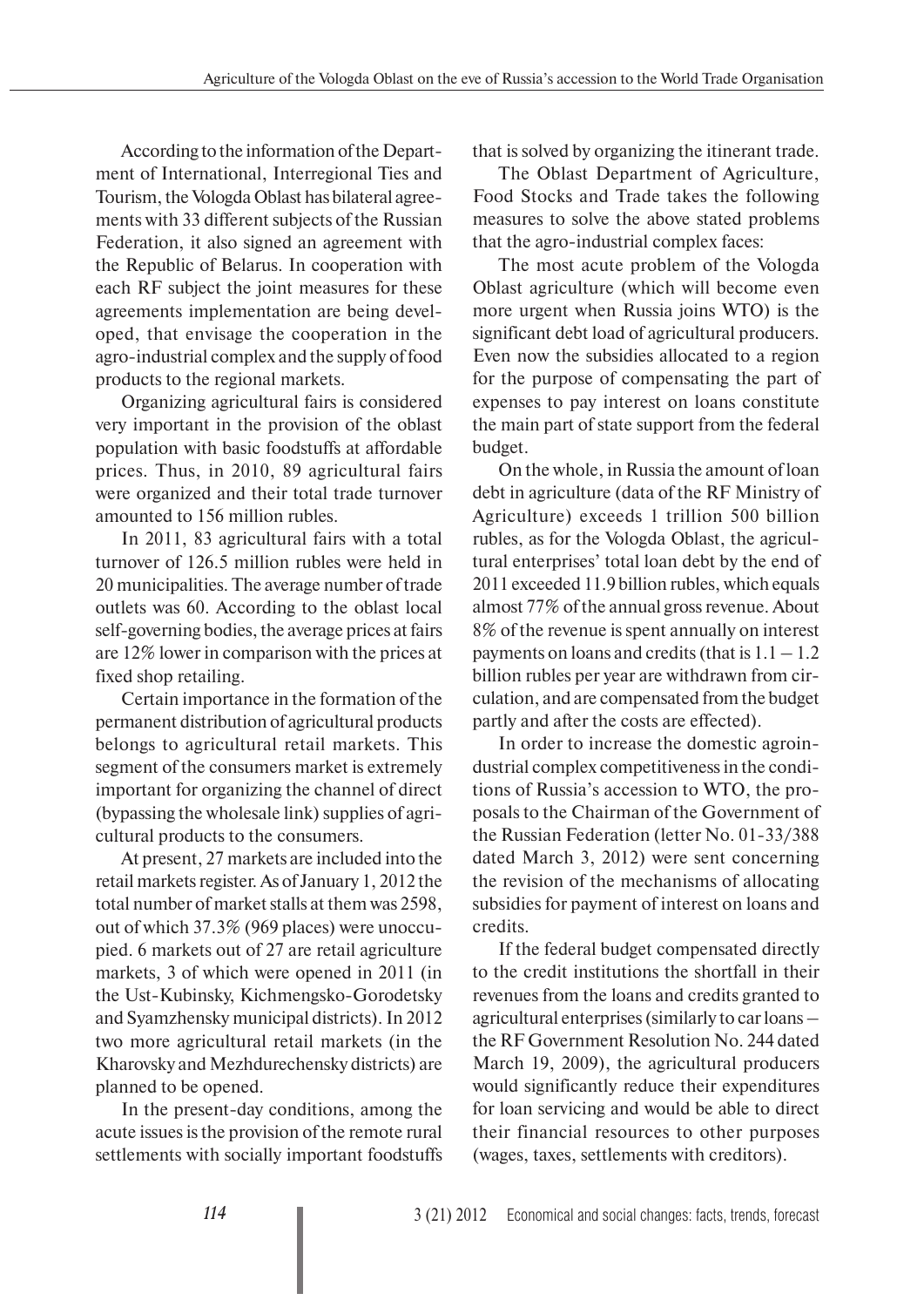Table 11. Ongoing long-term target programs in the Vologda Oblast agroindustrial complex Table 11. Ongoing long-term target programs in the Vologda Oblast agroindustrial complex

 $\sqrt{ }$